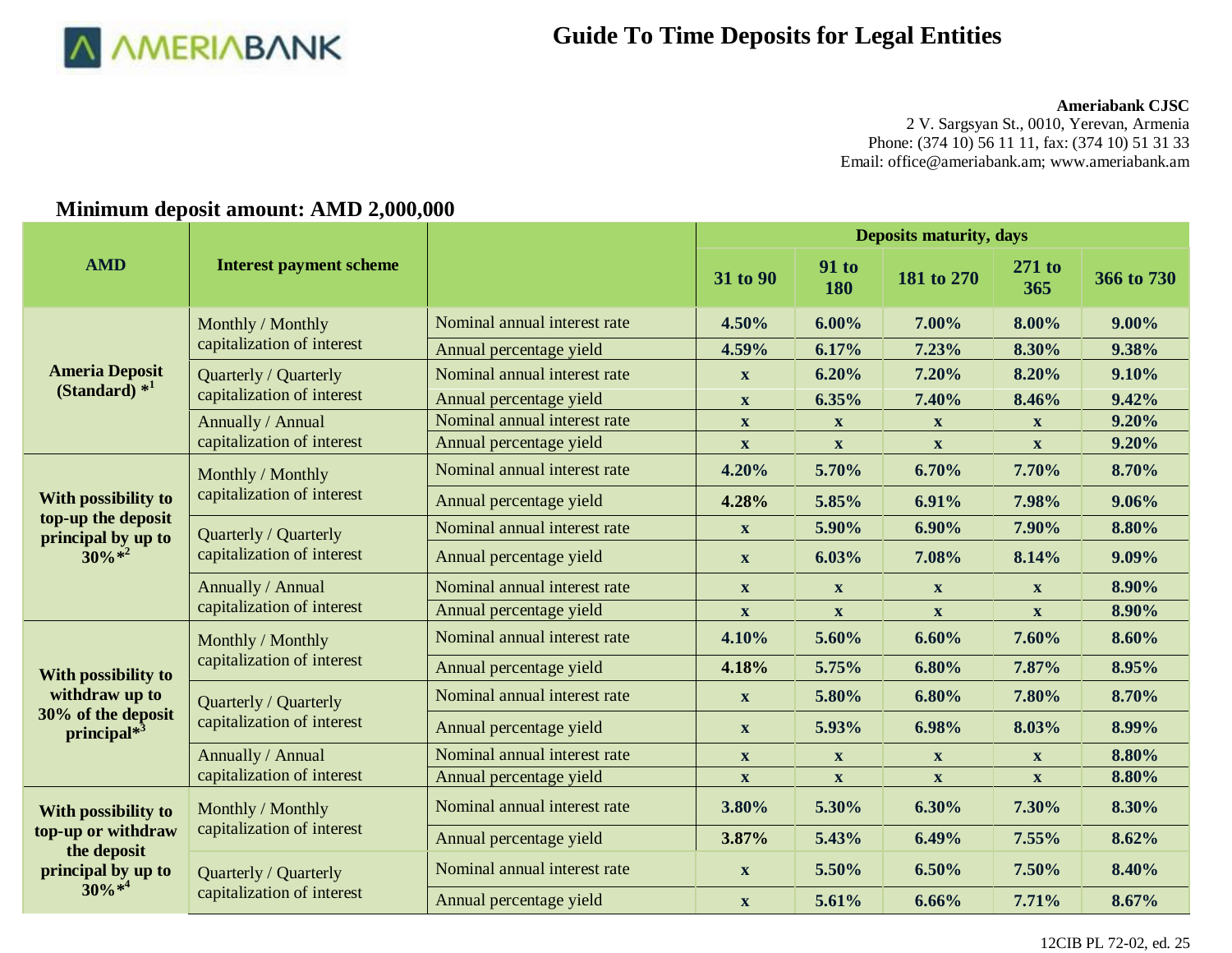

| Annually<br>Annual         | Nominal annual interest rate |  |  | 8.50% |
|----------------------------|------------------------------|--|--|-------|
| capitalization of interest | Annual percentage yield      |  |  | 8.50% |

*\*These terms apply to corporate deposits of resident entities.*

*\*\*The terms of time deposits of resident financial organizations (credit organizations, insurance companies, insurance brokers, insurance agents, payment and settlement organizations, investment companies, investment and pension fund managers, etc.) are regulated on contractual basis.*

*\*\*\*The terms of time deposits of non-resident legal entities are regulated on contractual basis.*

#### **Attention!**

THE INTEREST IS CALCULATED ON THE BASIS OF NOMINAL INTEREST RATE. THE ANNUAL PERCENTAGE YIELD SHOWS THE INCOME YOU COULD EARN IF YOU RE-DEPOSITED THE INTEREST.

Terms and conditions for deposits over AMD 2 billion or foreign currency equivalent shall be subject to the internal regulations of the Bank.

<sup>1</sup>The client may not increase and/or partially withdraw the deposited amount.

<sup>2</sup>The client may top-up the deposited amount throughout the deposit term except the last month. Maximum allowed increase is 30% of initial deposit principal.

<sup>3</sup>The client may withdraw part of the deposited amount throughout the deposit term except the first month. Maximum allowed withdrawal is 30% of the deposit principal. The same interest rate without recalculation applies to withdrawn amounts.

<sup>4</sup>The client may top-up the deposited amount throughout the deposit term except the last month, and withdraw part of the deposited amount throughout the deposited term except the first month. Maximum allowed withdrawal or top-up is 30% of the deposit principal. The same interest rate without recalculation applies to withdrawn amounts.

<sup>5</sup>0.25% extra interest rate for new time deposits in AMD opened via Internet-Bank or Mobile Banking. The extra rate is not applicable to Premium deposits.

### **Terms and Conditions**

- 1. The payment of deposit to the Bank is documented by a written instrument, i.e. bank deposit agreement.
- 2. The Bank will open an account in AMD for the depositor. If the deposit is in foreign currency, the Bank will open an account in the deposit currency as well. Minimum account balance, service fees: N/A
- 3. Account statements are subject to the following terms.

|      | $\vert$ Fee for provision of account statement                                                                                                     |                                                                                                           |
|------|----------------------------------------------------------------------------------------------------------------------------------------------------|-----------------------------------------------------------------------------------------------------------|
| l 1. | Provision of up to 1 year-old account statements, copies of<br>account statements or other documents kept in electronic<br>form                    | Free                                                                                                      |
| 2.   | Provision of more than 1 year-old account statements or<br>copies of account statements or provision of other documents<br>kept in electronic form | AMD 5,000 per annual<br>statement per account and each<br>electronically stored document,<br>VAT included |
| 3.   | Provision of more than 1 year-old account statement or other<br>electronic document, by emailing to the customer without a                         | AMD 3,000, per annual<br>statement per account and each                                                   |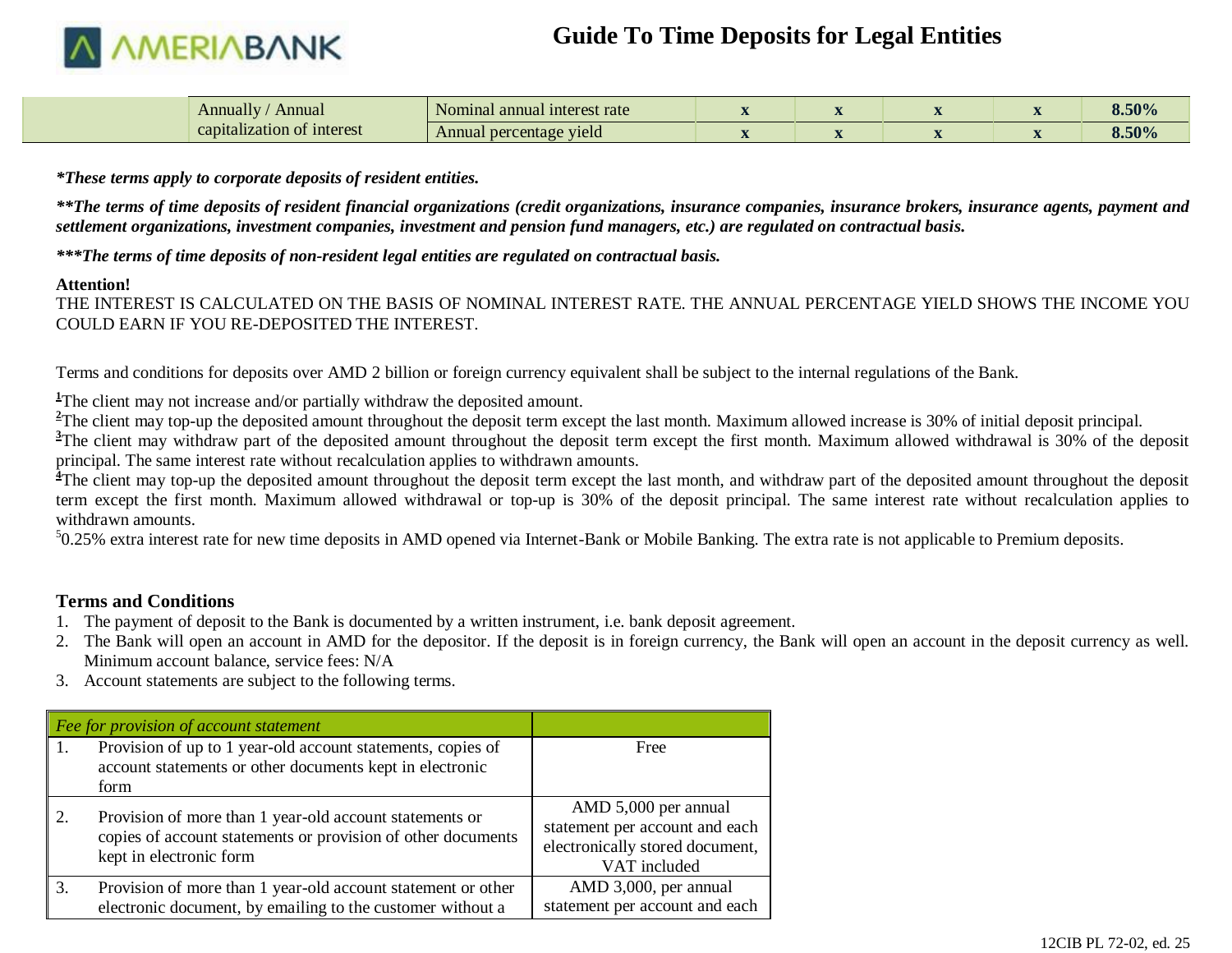

| stamp | electronically stored document, |
|-------|---------------------------------|
|       | VAT included                    |

- 4. Account maintenance fee might not be charged depending on the date of the latest transaction through the account.
- 5. The Bank shall calculate the interest based on 365 days per year, 366 days in case of a leap year.
- 6. The accrual of interest shall start on the day of payment of the deposit to the Bank and end one day before the deposit repayment date.
- 7. The interest may be paid on monthly, quarterly, annual or capitalization basis.
	- 7.1 Monthly payment: interest shall be credited to the depositor's bank account on monthly basis from the deposit start date.
	- 7.2 Quarterly payment: interest shall be credited to the depositor's bank account on quarterly basis on the last day of the quarter.
	- 7.3 Annual payment: interest shall be credited to the depositor's bank account on annual basis on the last day of the year.
	- 7.4 Capitalization (payment of interest upon maturity): interest is accrued to the principal amount every month to the start date of the deposit or on the first banking day after that. Interest for each subsequent period is accrued on the sum of previous month's interest and the principal. The maturity of deposits with compound interest rates should be at least 60 days.
- 8. The Bank shall have the right to change the deposit interest rates, giving written notice to the depositor 2 days in advance.
- 9. The deposit agreement may be extended in cases and in the manner defined thereby.
- 10. The Bank shall repay the deposit, whether fully or partially, forthwith upon request of the depositor. Subject to these terms, if the deposit is requested back before the due date, the Bank shall recalculate and repay the amount based on the depositor's withdrawal application within a 3-day period. This being the case, the Bank shall pay interest at a 0.1% annual interest rate instead of the rate defined by the deposit agreement. Any interest already paid, that should have been charged back after recalculation, shall be charged to the principal amount of the deposit.
- 11. If the depositor does not request to return the deposit amount upon expiry of the agreement, then based on the option selected by the depositor in the agreement either (i) the agreement is prolonged in the manner defined therein and subject to the interest rates effective in the Bank at that time, or (ii) the deposit is transferred to the depositor's bank account to be serviced in accordance with the then applicable current bank account rates and fees.
- 12. If the depositor terminates the deposit agreement within 30 days after the deposit start date, the Bank, in addition to the recalculation specified in clause 10 herein, shall charge a fine in the amount of AMD 15,000. No fine shall be applied, if a deposit agreement with extension clause has been prolonged after its expiry.
- 13. Disagreements and disputes arising out of or in connection with the deposit agreement shall be settled through negotiations between the parties.
- **14. Note! The Bank may credit funds received from third parties to the deposit account provided that such third party specifies the deposit account details and the depositor issues a top-up payment order.**
- **15. Note! There are no tariffs or fees in the Bank, application of which can result in reduction of annual percentage yield.**
- **16. Note! Interest earned on deposits made by resident legal entities shall not be taxable. Interest earned by non-resident legal entities shall be subject to a 10% tax.**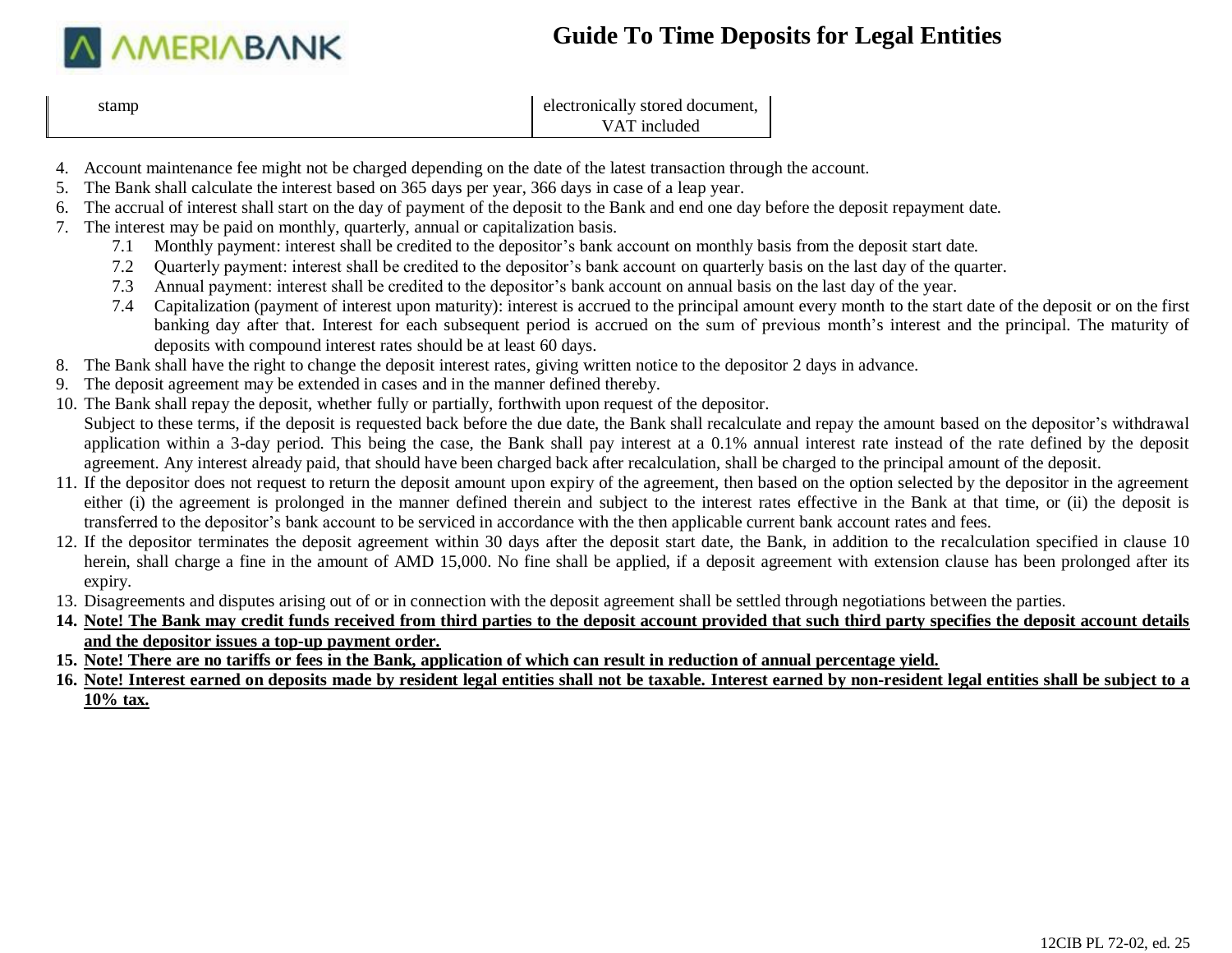

#### *Example 1.*

Whenever the deposit principal is increased during the deposit term, the interest is calculated in the following way.

#### **Interest Calculation**

Amount: AMD 2,000,000.00 Deposit start date: April 1, 2016 Nominal annual interest rate: 7.2% Term: 180 days First interest payment date: May 1, 2016 **Interest to be paid (calculated at nominal interest rate)**=2,000,000\*7.2/100/365\*30=11,835.61 On May 1, 2016, the account holder deposited additional AMD 50,000.00. Second interest payment date: June 1, 2016. **Interest to be paid (calculated at nominal interest rate)**=2,050,000\*7.2/100/365\*31=12,535.89

### *Example 2.*

Whenever the deposit principal is increased during the deposit term and the interest is accrued on capitalization basis, the interest is calculated in the following way.

#### **Interest Calculation**

Amount: AMD 2,000,000.00 Deposit start date: April 1, 2016 Nominal annual interest rate: 7.2% Term: 180 days First interest payment date: May 1, 2016 **Interest to be paid (calculated at nominal interest rate)**=2,000,000\*7.2/100/365\*30=11,835.61 On May 1, 2016, the accrued interest of AMD 11,835.61 was added to the deposit principal. Second interest payment date: June 1, 2016 **Interest to be paid (calculated at nominal interest rate)**=2,011,835.61\*7.2/100/365\*31=12,302.51

**ATTENTION!** THE INTEREST ACCRUED TO THE DEPOSITED AMOUNT IS CALCULATED ON THE BASIS OF NOMINAL INTEREST RATE. THE ANNUAL PERCENTAGE YIELD (APY) SHOWS THE INCOME YOU COULD EARN IF YOU RE-DEPOSITED THE INTEREST. THE CALCULATION FORMULA OF ANNUAL PERCENTAGE YIELD IS DESCRIBED BELOW.